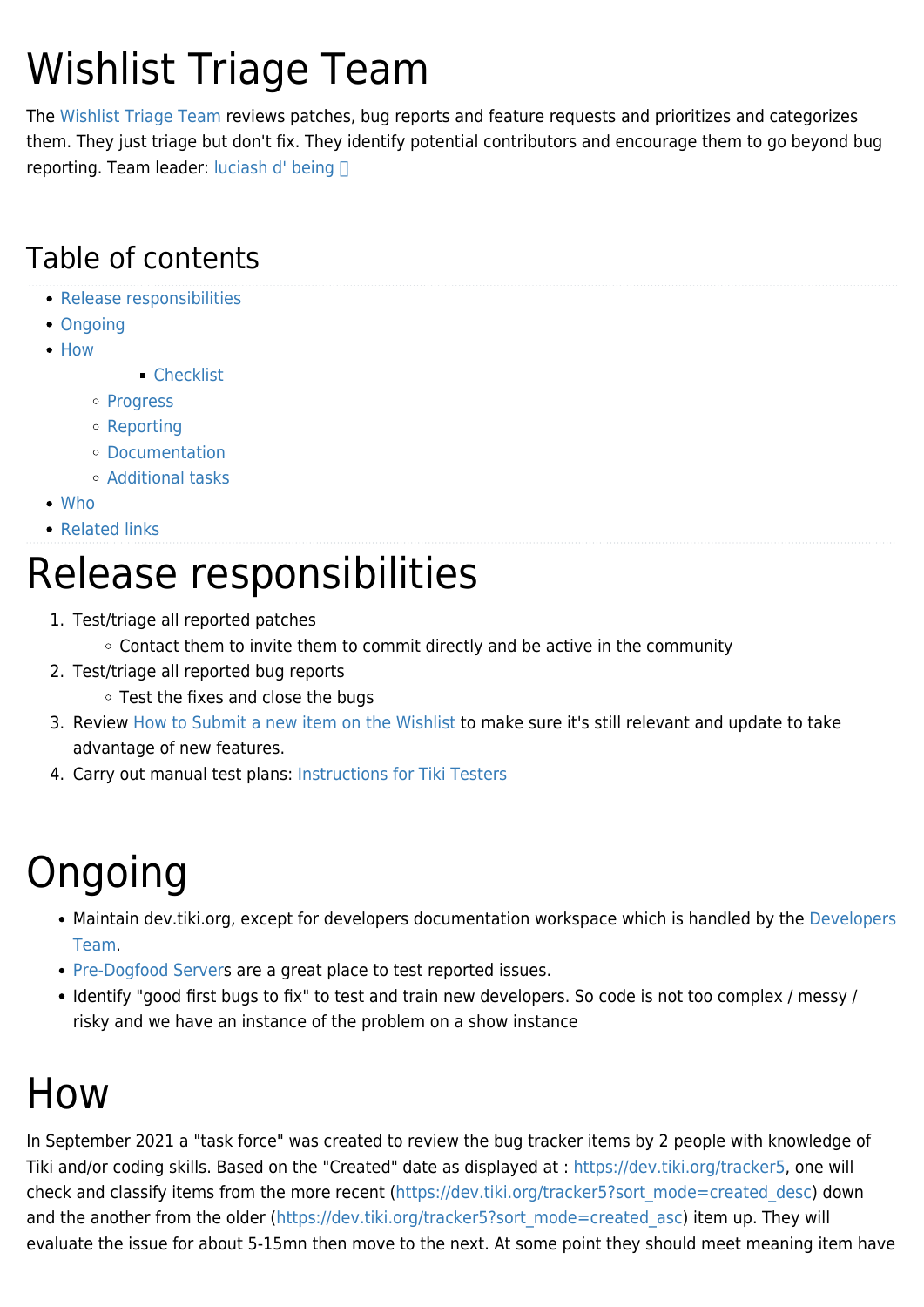been assigned to a list of issues: for new developers, for skilled developers, fixed, not possible to evaluate, etc (labels are not definitive the team will try to reuse as much as possible existing categories).

The feature requests should be processed as the issues... Need to be evaluated.

This will

- 1. Motivate new community members, because they have feedback (and we'll get more committers)
- 2. Free up tiki-devel of bug reports
- 3. Make sure that all easy things are fixed
- 4. Give a good overview of all issues and opportunities (ex.: report of all wishes on blogs is useful before a revamp)

### **Checklist**

- Evaluate within 5-15 minutes an issue
	- Understand if it is still relevant for Tiki master (Tiki24)
	- Add/modify any appropriate tag/category, so they appear in all the proper reports
	- Add/modify any ratings for [Ease Importance Priority](http://dev.tiki.org/Ease%20Importance%20Priority) so all the low-hanging fruit is at the top of the list.
	- Change the status
		- Open means it needs to be worked on
		- Pending: being worked on, waiting for answer
		- Closed Resolved/Invalid, just kept posterity
- Move to the next
- At the end of the session report progress below

### Progress

[Bernard Sfez / Tiki Specialist](https://tiki.org/user1974): <https://dev.tiki.org/item1153-Freetag-ed-content-not-shown-while-browsing-freetags> Task has been put on hold on the 2021-11-15

### Reporting

- [List and number of non-closed patches \(these are a priority\)](https://dev.tiki.org/All+Patches)
- [List of all open wishes, in order of priority](https://dev.tiki.org/tracker5)
- [List of all open wishes that don't yet have a ease-importance-priority rating, with most recent at the top](https://dev.tiki.org/Unprioritized+Open+Wishes) [so we can progressively go through the backlog \(ex.: 5 per week\)](https://dev.tiki.org/Unprioritized+Open+Wishes)
- <http://dev.tiki.org/Move+from+30+minute+fixes+to+ease+filter>
- Additional lists to review (modified accordingly to the new categories added)
	- [Where to report bugs](http://dev.tiki.org/Where%20to%20report%20bugs)
	- [Bug Tracker List](http://dev.tiki.org/Bug%20Tracker%20List) and [Search Bugs](http://dev.tiki.org/Search%20Bugs)
	- [Bug Tracker Input Form](http://dev.tiki.org/Bug%20Tracker%20Input%20Form) and [Report a Bug](http://dev.tiki.org/Report%20a%20Bug)
	- [How to Submit a new item on the Wishlist](http://dev.tiki.org/How%20to%20Submit%20a%20new%20item%20on%20the%20Wishlist)